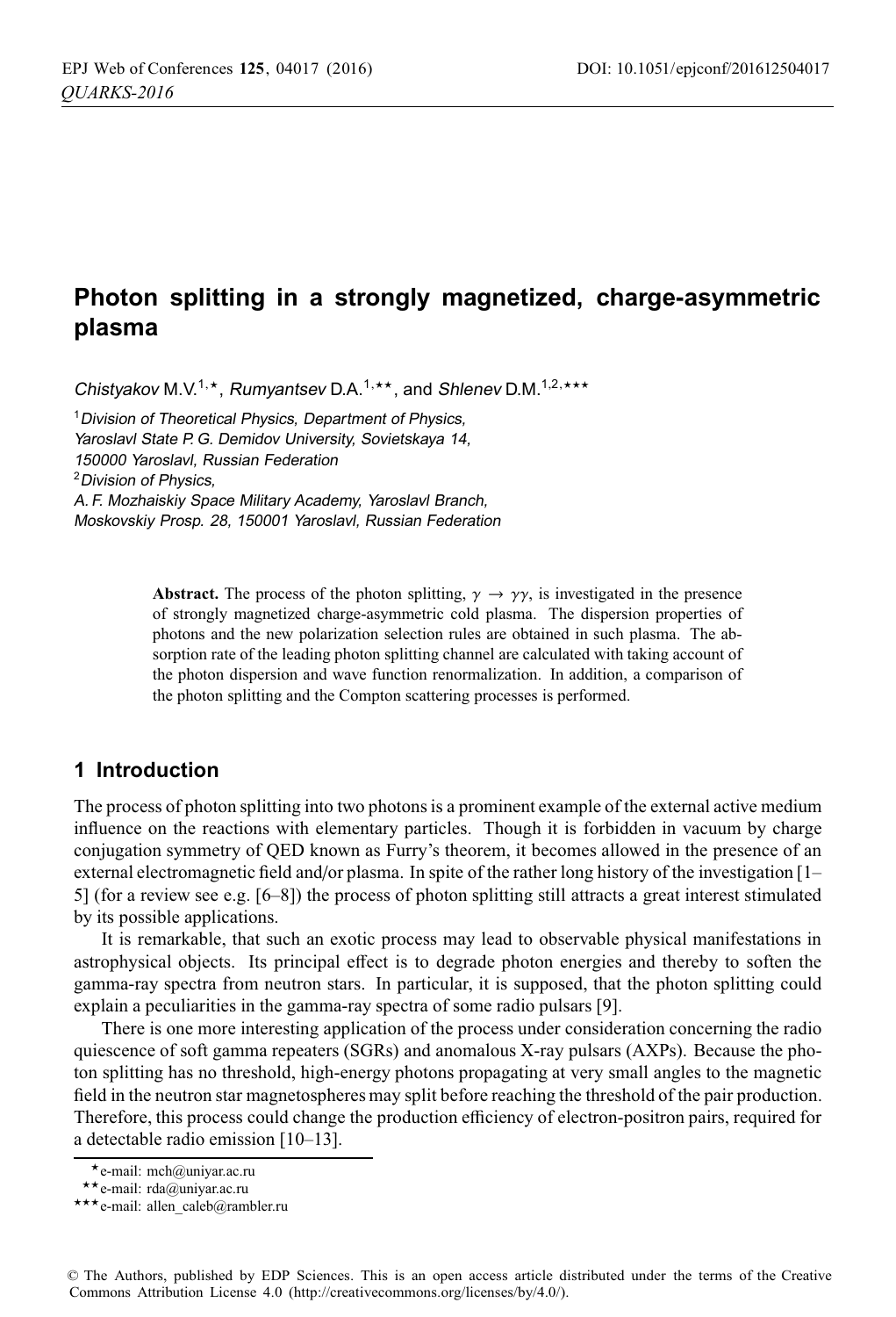The process discussed here also plays an important role in the model of the SGR burst [14, 15]. Namely, a formation is assumed of a "magnetically trapped fireball" in the near magnetosphere of a magnetar with hot *e*+*e*−-photon plasma in a local thermodynamic equilibrium. Notice that in all of these astrophysical models the photon splitting process in the presence of strong magnetic field is considered in the environment which is not necessarily approximated by vacuum. Instead, the presence of considerably dense and hot electron-positron plasma is possible. This plasma could significantly change the photon splitting rate.

Note, that the scale of the magnetic field of the above objects may reach the critical value  $B_e$  $m^2/e \approx 4.41 \times 10^{13}$  G<sup>1</sup> or even exceed it,  $B \gg B_e$  [16].

There are two ways in which a magnetized plasma influences the process under consideration. On the one hand, it modifies the photon dispersion properties. On the other hand, it can change the process amplitude. The first effect has been studied previously in Refs. [2, 17]. It was shown (see [2]) that in the case of the cold weakly magnetized plasma the process kinematics and the polarization selection rules remain the same as in the magnetized vacuum if the electron density is not too large  $(n_e \leq 10^{19} \text{cm}^{-3})$ . In Ref. [17], the probability of the photon splitting was calculated by including the plasma effects on the photon dispersion but using the process amplitude obtained in the weak magnetic field without plasma. It was found that the plasma influence in such an approach was negligibly small, except the very narrow region of the plasma and magnetic field parameter space.

The modification of the photon splitting amplitude in the presence of a magnetic field and plasma was considered in Refs. [18, 19] on the basis of the Euler-Heisenberg effective Lagrangian with taking account of the thermal corrections in the one-loop and two-loop approximation correspondingly. It was noted that in the low temperature limit the process  $\gamma \to \gamma \gamma$  could compete with the other absorption reactions such as the Compton scattering process.

Another approach was applied in Ref. [20]. Using the expansion of the electron propagator over the magnetic field strength, the amplitude and the absorption coefficient of the photon splitting were calculated in the high energy limit. The main conclusion of the paper was that the plasma effect was negligible. However, the estimations of the photon splitting absorption coefficients in a magnetic field presented in the paper in the high energy limit were incorrect because these expressions were applicable only in the low energy approximations. Note that in Refs. [18–20] the effects of the photon dispersion in magnetized plasma were not taken into account. However, the situation may change significantly in the limit of a strong magnetic field and plasma.

The self-consistent investigation of the photon splitting/merging and the Compton scattering including modifications of both dispersion relations and the process amplitude in magnetized plasma is provided in the recent paper [8]. The case of charge-symmetric plasma was studied in Ref. [8], however, a very interesting case of charge-asymmetric plasma with non zero chemical potential was not investigated in that paper. From the point of of possible astrophysical applications, such situation is, in our opinion, more realistic, and it is realized, for example, in the surface layer of a neutron star, where the process  $\gamma \to \gamma \gamma$  can play an important role in forming an emission spectrum in this region (see, for example, Ref. [21]).

#### **2 Photon dispersion in the magnetized medium**

We begin to consider the processes  $\gamma \to \gamma \gamma$  and  $e\gamma \to e\gamma$  with investigation of the photon dispersion properties. The propagation of an electromagnetic radiation in any active medium is conveniently described in terms of normal modes (eigenmodes). In turn, the polarization and dispersion properties of the normal modes are defined by the eigenvectors and eigenvalues of the polarization operator  $\mathcal{P}_{\alpha\beta}$ ,

<sup>&</sup>lt;sup>1</sup>We use the natural units  $c = \hbar = k = 1$ , *m* is the electron mass,  $e > 0$  is the elementary charge.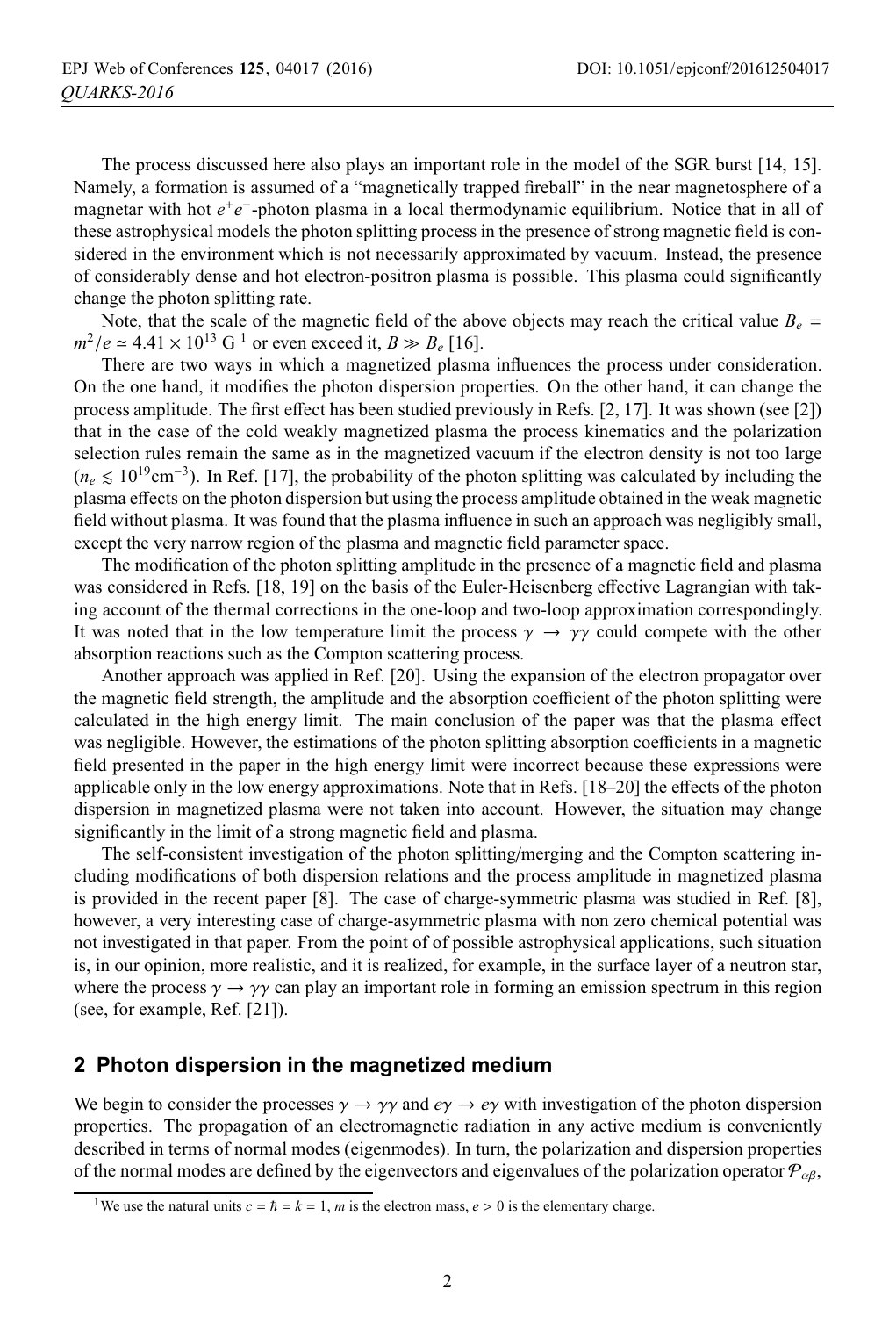respectively. In this case, it is convenient to decompose the tensor  $P_{\alpha\beta}$  in terms of the basis of 4vectors [22] constructed from the electromagnetic field tensor reduced to a dimensionless form, and the 4-momentum of the photon  $q_\alpha$ :

$$
b_{\mu}^{(1)} = (\varphi q)_{\mu}, \qquad b_{\mu}^{(2)} = (\tilde{\varphi} q)_{\mu},
$$
  
\n
$$
b_{\mu}^{(3)} = q^2 (\Lambda q)_{\mu} - q_{\mu} q_{\perp}^2, \qquad b_{\mu}^{(4)} = q_{\mu}.
$$
\n(1)

Wherein  $(b^{(1)}b^{*(1)}) = -q_{\perp}^2$ ,  $(b^{(2)}b^{*(2)}) = -q_{\parallel}^2$ ,  $(b^{(3)}b^{*(3)}) = -q^2q_{\parallel}^2q_{\perp}^2$ ,  $(b^{(4)}b^{*(4)}) = q^2$ .

On the other hand, the presence of plasma can change the set of eigenvectors of the polarization operator compared in the case of a pure magnetic field. Then, in the plasma rest frame, we can represent the tensor  $\mathcal{P}_{\alpha\beta}$  as an expansion over new eigenvectors  $r_\alpha^{(\lambda)}$  with eigenvalues  $\varkappa^{(\lambda)}$  [23]:

$$
\mathcal{P}_{\alpha\beta} = \sum_{\lambda=1}^{3} \varkappa^{(\lambda)} \frac{r_{\alpha}^{(\lambda)} (r_{\beta}^{(\lambda)})^*}{(r^{(\lambda)})^2},
$$
\n(2)

$$
r_{\beta}^{(\lambda)} = \sum_{i=1}^{3} A_i^{(\lambda)} b_{\beta}^{(i)},
$$
\n(3)

where  $A_i^{(\lambda)}$  are some complex coefficients.

Hereafter we use the following notations: the four-vectors with the indices  $\perp$  and  $\parallel$  belong to the Euclidean  $\{1, 2\}$  subspace and the Minkowski  $\{0, 3\}$  subspace correspondingly. Then for arbitrary 4-vectors  $A_\mu$ ,  $B_\mu$  one has

$$
A^{\mu}_{\perp} = (0, A_1, A_2, 0), \quad A^{\mu}_{\parallel} = (A_0, 0, 0, A_3),
$$
  
\n
$$
(AB)_{\perp} = (A \Lambda B) = A_1 B_1 + A_2 B_2,
$$
  
\n
$$
(AB)_{\parallel} = (A \widetilde{\Lambda} B) = A_0 B_0 - A_3 B_3,
$$

where the matrices  $\Lambda_{\mu\nu} = (\varphi \varphi)_{\mu\nu}$ ,  $\widetilde{\Lambda}_{\mu\nu} = (\tilde{\varphi} \tilde{\varphi})_{\mu\nu}$  are constructed with the dimensionless tensor of the external magnetic field,  $\varphi_{\mu\nu} = F_{\mu\nu}/B$ , and the dual tensor,  $\tilde{\varphi}_{\mu\nu} = \frac{1}{2} \varepsilon_{\mu\nu\rho\sigma} \varphi^{\rho\sigma}$ . The matrices  $\Lambda_{\mu\nu}$  and  $\tilde{\Lambda}_{\mu\nu}$ are connected by the relation  $\widetilde{\Lambda}^{\mu\nu} - \Lambda^{\mu\nu} = q^{\mu\nu} = \text{diag}(1, -1, -1, -1)$ , and play the roles of the metric tensors in the perpendicular  $(\perp)$  and the parallel (||) subspaces respectively.

In the case of strongly magnetized cold plasma with the temperature *T* and the chemical potential μ, in the limits *T*  $\ll \mu - m$  and *eB*  $\gg m^2$ ,  $\mu^2$ ,  $T^2$ , we obtain the following coefficients  $A_i^{(\lambda)}$  in the decomposition (3) with an accuracy of *O*(1)(*eR*)<sup>2</sup>) [22–23]. decomposition (3) with an accuracy of  $O(1/(eB)^2)$  [22, 23]:

$$
A_1^{(1,3)} = \mp \sqrt{q_\perp^4 + (6\Delta N \omega)^2 \frac{q^2}{q_\parallel^2}} - q_\perp^2,
$$
\n(4)

$$
A_2^{(1,3)} = \mathbf{i} \frac{\Delta N k_z q_\perp^2}{2eB \mathcal{D}(q_\parallel) q_\parallel^2} \left[ \pm \sqrt{q_\perp^4 + (6\Delta N \omega)^2 \frac{q^2}{q_\parallel^2}} + q_\perp^2 \right],
$$
  

$$
A_3^{(1,3)} = -\mathbf{i} \frac{6\Delta N \omega}{q_\parallel^2}, \quad A_1^{(2)} = -\mathbf{i} \frac{\Delta N k_z}{2eB \mathcal{D}(q_\parallel)}, \quad A_2^{(2)} = 1, \quad A_3^{(2)} = 0,
$$

where

$$
\mathcal{D}(q_{\parallel}) = -\mathcal{J}(q_{\parallel}) - H\left(\frac{q_{\parallel}^2}{4m^2}\right),\tag{5}
$$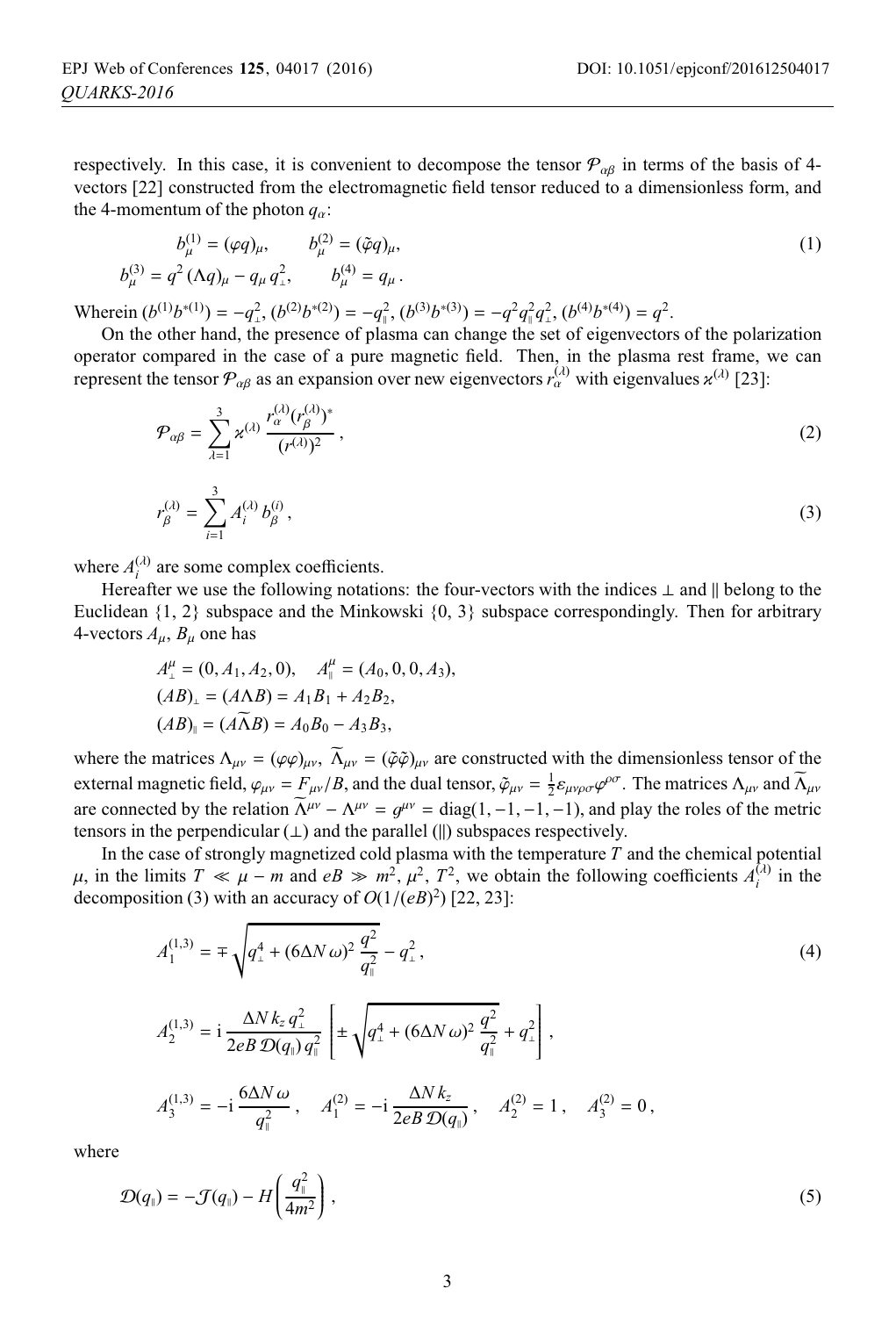$$
\mathcal{J}(q_{\parallel}) = -\frac{1}{2\sqrt{z(1-z)}} \left( \arctan \left[ \frac{v_F - v_{\phi} + z v_F (v_{\phi}^2 - 1)}{(v_{\phi}^2 - 1) \sqrt{z(1-z)}} \right] + \right. \tag{6}
$$

$$
+\arctan\left[\frac{v_F + v_{\phi} + zv_F(v_{\phi}^2 - 1)}{(v_{\phi}^2 - 1)\sqrt{z(1 - z)}}\right]\bigg), \quad 0 \le z \le 1,
$$

$$
\mathcal{J}(q_{\parallel}) = -\frac{1}{4\sqrt{z(z-1)}} \Big( \ln \Big[ \frac{v_F - v_{\phi} + (v_{\phi}^2 - 1)(zv_F - \sqrt{z(z-1)})}{v_F - v_{\phi} + (v_{\phi}^2 - 1)(zv_F + \sqrt{z(z-1)})} \Big] + \tag{7}
$$

$$
+ \ln \left[ \frac{v_F + v_\phi + (v_\phi^2 - 1)(zv_F - \sqrt{z(z-1)})}{v_F + v_\phi + (v_\phi^2 - 1)(zv_F + \sqrt{z(z-1)})} \right] \Big) - \frac{i\pi \Theta(v_F|v_\phi| - 1)}{2\sqrt{z(z-1)}}, \qquad z > 1,
$$
  

$$
z = \frac{q_\parallel^2}{4m^2}, \quad v_F = \frac{\sqrt{\mu^2 - m^2}}{\mu}, \quad v_\phi = \frac{\omega}{k_z}, \quad \Delta N = 2p_F = 2\sqrt{\mu^2 - m^2},
$$
 (8)

 $\Theta(x)$  is the theta-function,

$$
H(z) = \frac{1}{\sqrt{z(1-z)}} \arctan \sqrt{\frac{z}{1-z}} - 1, \quad 0 \le z \le 1,
$$
\n
$$
H(z) = -\frac{1}{2\sqrt{z(z-1)}} \ln \frac{\sqrt{z} + \sqrt{z-1}}{\sqrt{z} - \sqrt{z-1}} - 1 + \frac{i\pi}{2\sqrt{z(z-1)}}, \quad z > 1.
$$
\n(9)

As one can see from the decomposition of the eigenvectors (3) over the basis (1) with the coefficients (4), in the case  $\mu \neq 0$  and in a strong magnetic field, the photons have an elliptical polarization.<br>However, in the cold, almost degenerate moderately relativistic plasma,  $\Delta N/(2m) \approx n \le 1$ , and However, in the cold, almost degenerate, moderately relativistic plasma,  $\Delta N/(2m) \simeq v_F \ll 1$ , and from Eqs. (4) we obtain that the physical polarization vectors of the photons are just the same as in the charge-symmetric magnetized plasma [8]:

$$
\varepsilon_{\alpha}^{(1)}(q) = \frac{(q\varphi)_{\alpha}}{\sqrt{q_{\perp}^2}}, \qquad \varepsilon_{\alpha}^{(2)}(q) = \frac{(q\tilde{\varphi})_{\alpha}}{\sqrt{q_{\parallel}^2}}.
$$
\n(10)

In this approximation, the corresponding eigenvalues have the form

$$
\chi^{(1)} = -\frac{\alpha}{3\pi} q_{\perp}^2 + O\left(\frac{1}{(eB)^2}\right),\tag{11}
$$

$$
\chi^{(2)} = \frac{2\alpha}{\pi} eB \mathcal{D}(q_{\parallel}) + O\left(\frac{1}{eB}\right),\tag{12}
$$

$$
\mathbf{x}^{(3)} = O\left(\frac{1}{(eB)^2}\right). \tag{13}
$$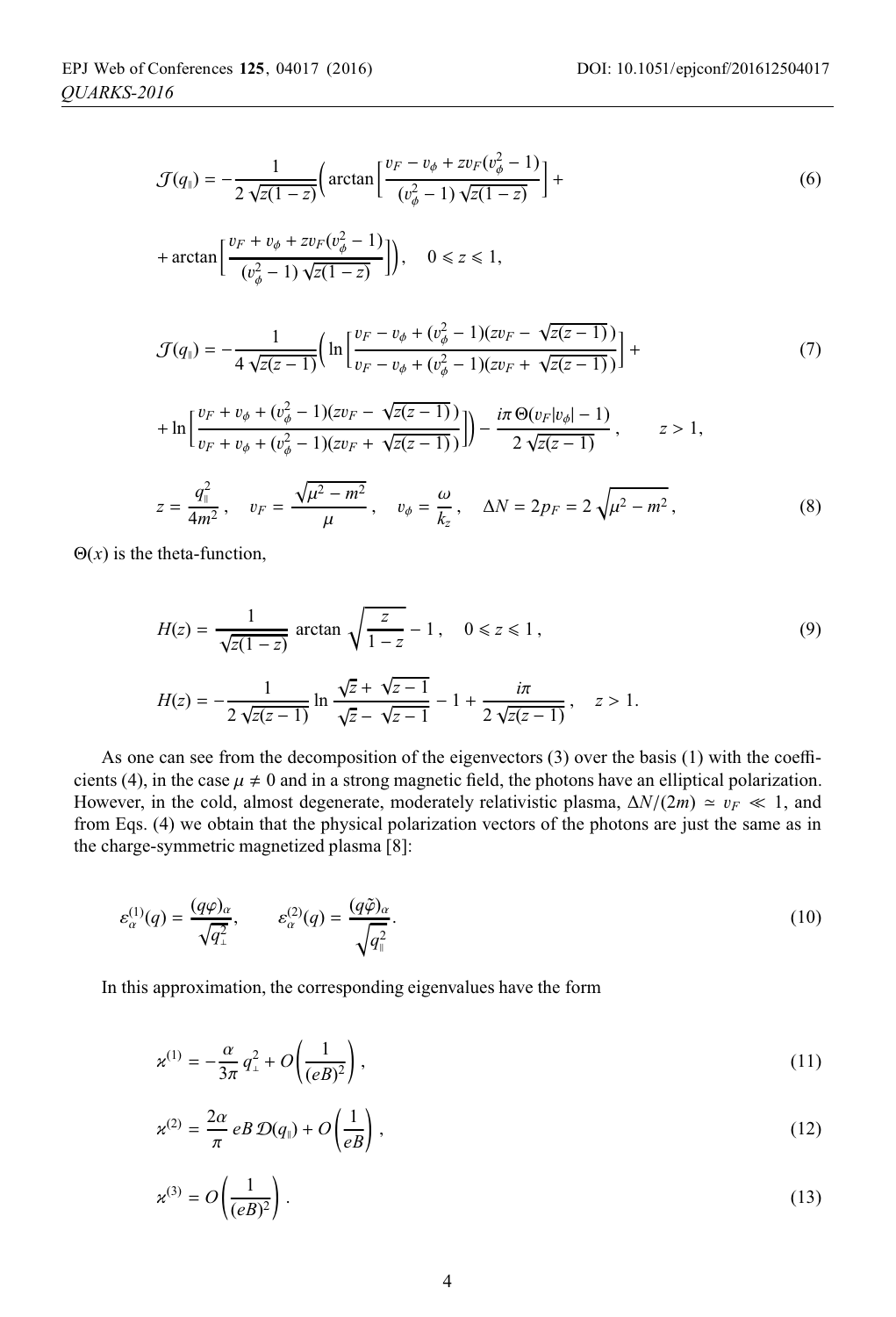In Figs. 1 and 2, the dispersion law of the mode 2 photon in both strong magnetic field and cold magnetized plasma is depicted as the solution of the equation

$$
q^2 - \varkappa^{(2)} = 0 \tag{14}
$$

for various values of the chemical potential, propagation angles and photon momenta.

Moreover, as can be seen from Fig. 1, in degenerate plasma there arises the shift of the *e*+*e*<sup>−</sup> paircreation threshold which is defined in a pure magnetic field by the relation  $q_{\parallel}^2 = 4m^2$ . One can see that in the region  $|v_{\phi}| > 1/v_F$  ( $|k_z| < 2p_F$ ) the last terms in Eqs. (10) and (7) cancel each other and the only contribution to the imaginary part of  $\chi^{(2)}(q)$  comes from the logarithm function in Eq. (7). It is the fact that leads to the shift of the pair creation threshold from  $q_{\parallel}^2 = 4m^2$  to

$$
q_{\parallel}^{2} = 2\left(\mu^{2} - p_{F}|k_{z}| + \mu \sqrt{(p_{F} - |k_{z}|)^{2} + m^{2}}\right).
$$
 (15)

This result is in agreement with a simple kinematical analysis of the process  $\gamma_2 \to e^+e^-$  in degenerate plasma. Indeed, using the energy and momentum conservation laws with obviuos conditions  $E \geq \mu$ and  $|p_z| \geq p_F$  for the electron we come to the result (15).

It follows from Eq. (6) and (9) that the eigenvalue of the polarization operator  $x^{(2)}$  becomes large near the electron-positron pair production threshold (see Eq. (15) and Figs. 1 and 2). This means that the renormalization of the wave function for a photon of this polarization should be taken into account:

$$
\varepsilon_{\alpha}^{(2)}(q) \to \varepsilon_{\alpha}^{(2)}(q)\sqrt{Z_2}, \quad Z_2^{-1} = 1 - \frac{\partial \varkappa^{(2)}(q)}{\partial \omega^2}.
$$
\n(16)

It is natural to expect that the presence of plasma can change the selection rules for the polarizations suggested in Ref. [2]. As one can see from Eqs. (11)-(13), only the eigenvalue  $\alpha^{(2)}(q)$  is modified in charge-asymmetric cold plasma. It means that the dispersion law of the mode 1 photon is the same as in the magnetized vacuum, where its 4-momentum is space-like and the deviation from the vacuum dispersion law,  $q^2 = 0$ , is negligibly small. On the other hand, the dispersion properties of the mode 2 photon essentially differ from the ones in magnetized vacuum. In this case the dispersion law in the form of the relation between  $q_{\parallel}^2$  and  $q_{\perp}^2$  additionally depends on the angle between the magnetic field direction and the photon momentum  $q_1^2 = q_1^2 (q_1^2, \theta)$ .<br>One can see from Figs. 1 and 2, that in the pre-

One can see from Figs. 1 and 2, that in the presence of magnetized plasma there exists the kinematical region, where  $q^2 > 0$  contrary to the case of a pure magnetic field. It is connected with the appearance of the plasma frequency in the presence of the real electrons which can be defined from the equation

$$
\omega_{pl}^2 - \varkappa^{(2)}(\omega_{pl}, \mathbf{k} \to 0) = 0. \tag{17}
$$

These facts lead to new polarization selection rules: in the region  $q^2 > 0$ , a new photon splitting channel  $\gamma_2 \rightarrow \gamma_1 \gamma_1$  forbidden in the magnetic field without plasma, is possible, while the splitting channels  $\gamma_1 \to \gamma_2 \gamma_2$  and  $\gamma_1 \to \gamma_1 \gamma_2$  allowed in the pure magnetic field, are forbidden. In the region  $q^2$  < 0, polarization selection rules are the same ones as in the magnetized vacuum [2].

It should be noted that, in the limit of cold plasma,  $T \ll \mu - m$ , the photons with energies near  $\omega \sim T \ll m$ , will participate in the splitting. Thus, the "new" splitting channel,  $\gamma_2 \to \gamma_1 \gamma_1$ , will be dominating in our conditions (see also Sec. 4).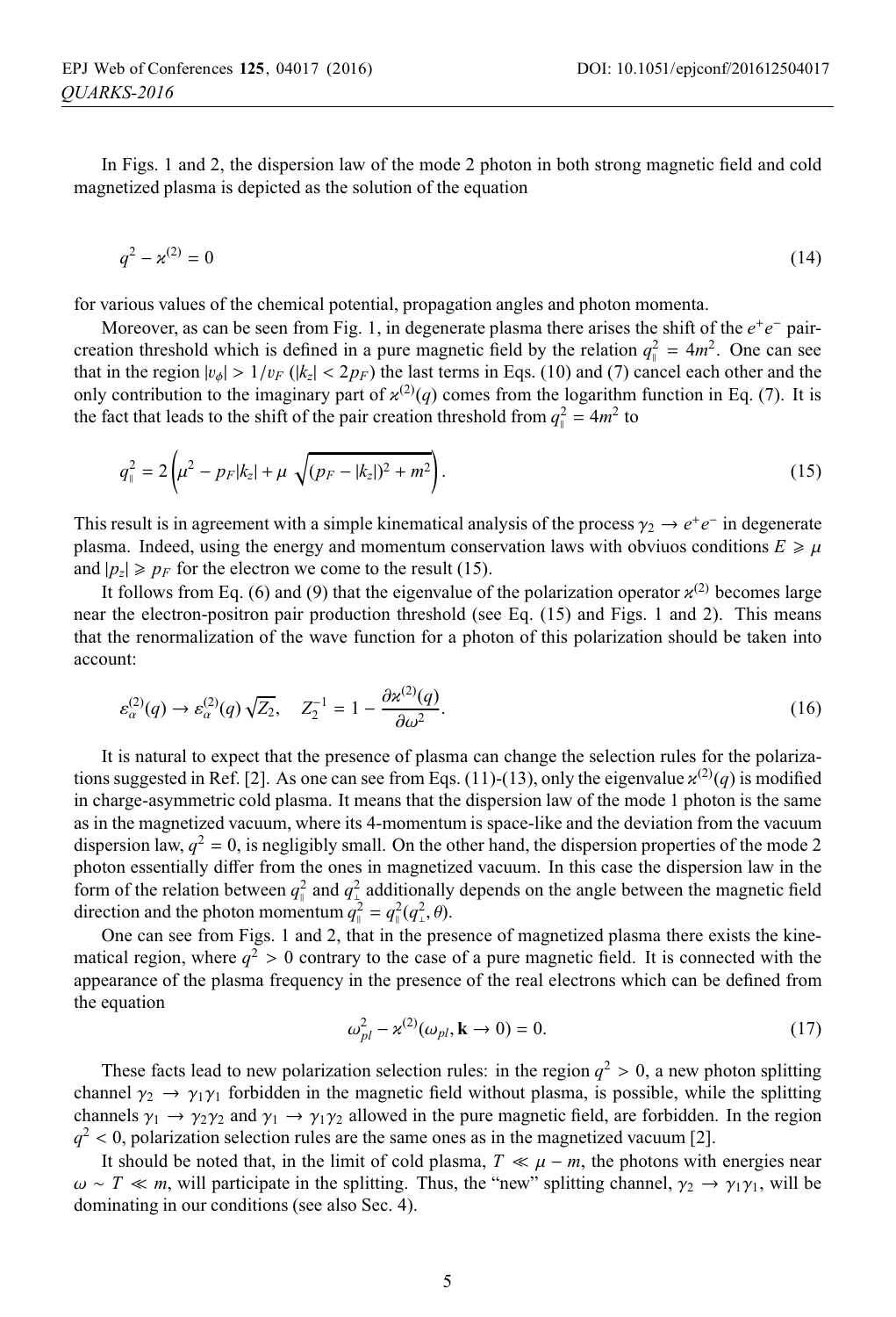The partial amplitude for the channel  $\gamma_2 \rightarrow \gamma_1 \gamma_1$  could be obtained from the results of the papers [7, 8] by the substitution of the corresponding polarization vectors (10), and it can be represented in the following form:

$$
\mathcal{M}_{2\to 11} = i4\pi \left(\frac{\alpha}{\pi}\right)^{3/2} \frac{(q'\varphi q'')(q'\tilde{\varphi}q'')}{[q_{\parallel}^2 q_{\perp}^{\prime\prime 2}]^{1/2}} \mathcal{D}(q_{\parallel}), \tag{18}
$$

where  $\mathcal{D}(q_{\parallel})$  is given by the formula (5).

#### **3 The probability of the photon splitting**

To analyze the efficiency of the process under consideration and to compare it with other competitive reactions we calculate the photon absorption rate due to the photon splitting which can be defined in the following way:

$$
W_{\lambda \to \lambda' \lambda''} = \frac{g_{\lambda' \lambda''}}{32\pi^2 \omega_{\lambda}} \int \left| M_{\lambda \to \lambda' \lambda''} \right|^2 Z_{\lambda} Z_{\lambda'} Z_{\lambda''} (1 + f_{\omega'}) (1 + f_{\omega''}) \times
$$
  
 
$$
\times \delta(\omega_{\lambda}(\mathbf{k}) - \omega_{\lambda'}(\mathbf{k} - \mathbf{k}'') - \omega_{\lambda''}(\mathbf{k}'')) \frac{d^3 k''}{\omega_{\lambda'} \omega_{\lambda''}},
$$
 (19)

where  $f_{\omega} = [e^{\omega/T} - 1]^{-1}$  is the photons distribution function, the factor  $g_{\lambda'\lambda''} = 1 - (1/2) \delta_{\lambda'\lambda''}$  is inserted to account for the possible identity of the final photons inserted to account for the possible identity of the final photons.

 $\omega_{\lambda^{'}}\omega_{\lambda^{''}}$ 

As it was found in Sec. 2, in the presence of strongly magnetized plasma the "new" photon splitting channel  $\gamma_2 \to \gamma_1 \gamma_1$  forbidden in pure magnetic field, becomes open. According to Eqs. (18) and (19), the absorption rate of the channel  $\gamma_2 \rightarrow \gamma_1 \gamma_1$  can be presented as

$$
W_{2\to11} = \frac{\alpha^3}{8\pi^2} Z_2 \mathcal{D}^2(q_{\parallel}) \frac{q_{\perp}^2}{\omega} \mathcal{F}\left(\sqrt{\frac{q_{\parallel}^2}{q_{\perp}^2}}\right) \Theta(q^2), \qquad (20)
$$

where

$$
\mathcal{F}(z) = \frac{4z^3}{\pi} \int_{1-z}^{1+z} dx \int_0^{y_0} dy \frac{y^2 \sqrt{y_0^2 - y^2}}{(x^2 + z^2 y^2)[(2 - x)^2 + z^2 y^2]} \times
$$
  
\n
$$
\{(1 + f_{\omega_+})(1 + f_{\omega - \omega_+}) + (\omega_+ \to \omega_-)\},
$$
  
\n
$$
\times \omega_{\pm} = \frac{1}{2z^2} \left[ \omega(z^2 - 1 + x) \pm k_z z^2 \sqrt{y_0^2 - y^2} \right],
$$
  
\n
$$
y_0 = \frac{\sqrt{z^2 - 1}}{z^2} \sqrt{z^2 - (1 - x)^2}, \quad z = \sqrt{\frac{q_{\perp}^2}{q_{\perp}^2}}.
$$

If one can neglect the effect of the final photon stimulation emission  $(f_{\omega'} = f_{\omega''} = 0)$ , the expression for the function  $\mathcal{F}(z)$  is considerably simplified:

$$
\mathcal{F}(z) = 2 \ln z - 1 + z^{-2}.
$$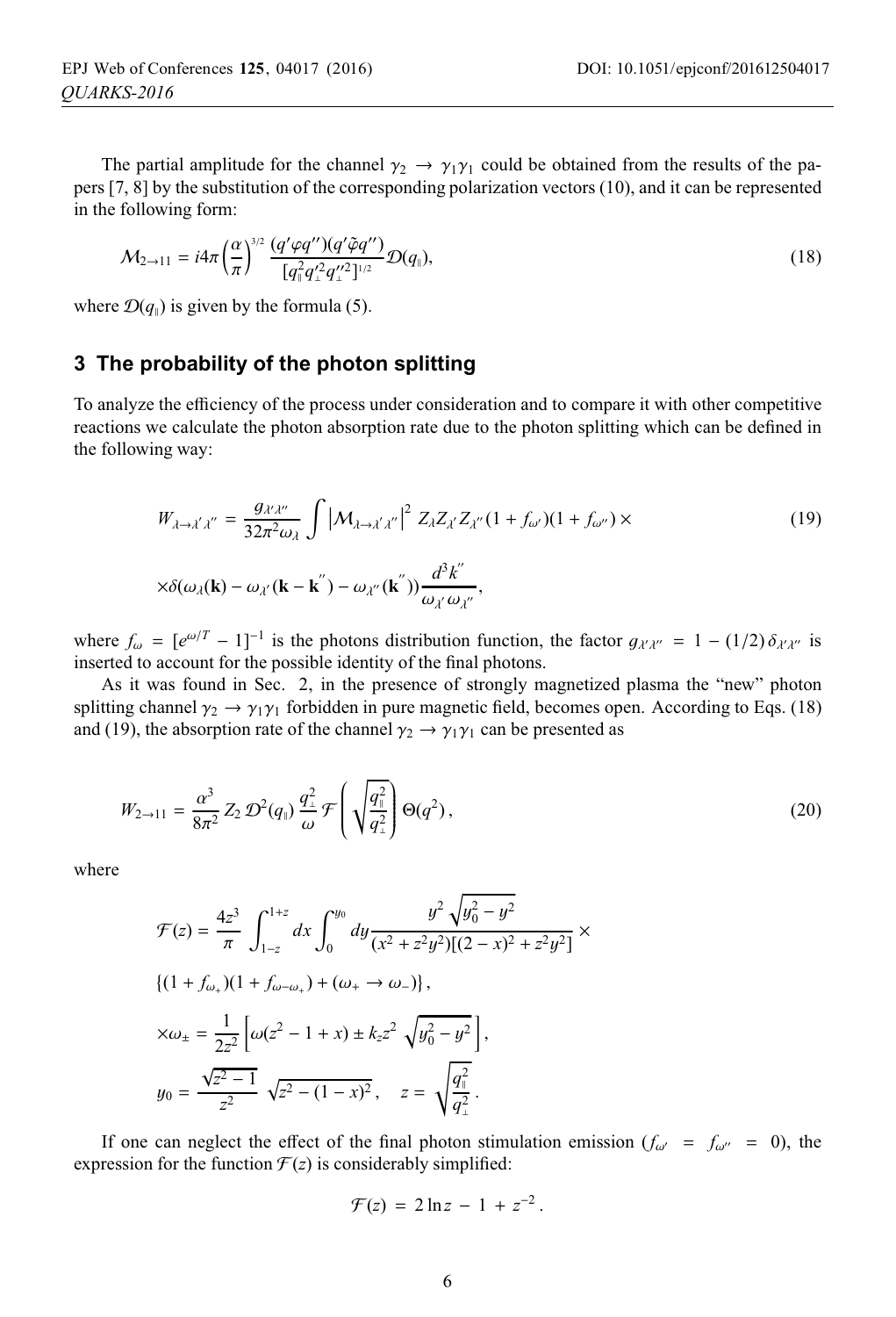In Fig. 3, the absorption rate of the channel  $\gamma_2 \rightarrow \gamma_1 \gamma_1$  as the function of the initial photon energy is depicted for the case of the photon propagation across the magnetic field direction, for the chemical potential of 1 MeV and 0.75 MeV. One can see that the probability of the "new" channel,  $\gamma_2 \rightarrow \gamma_1 \gamma_1$ , decreases rapidly with the chemical potential decreasing. This is due to an increase of the kinematically allowed region ( $q^2 > 0$ ) for the channel under consideration leading to the growth of the process phase space volume with the chemical potential increasing.

The dependence of the  $\gamma_2 \rightarrow \gamma_1 \gamma_1$  splitting rate on the angle between the initial photon momentum and the magnetic field direction, for chemical potential of 0.75 MeV is depicted in Fig. 4.

It is interesting to note that the qualitative behavior of the probability in the case of a cold, almost degenerate plasma is similar to the case of hot charge-symmetric plasma considered in Ref. [8]. This result is likely due to the fact, that in the cases  $T \ll \mu - m$  and  $\mu = 0$  and in the region of  $q^2 > 0$ , the photon dispersion law is qualitatively the same, whereas the quantitative result is determined, basically, by the value of the phase volume of the reaction.

## **4 Photon scattering**

Compton scattering is another type of the photon reaction, competing with the photon splitting. The process of the photon scattering in a strongly magnetized plasma, in degenerate plasma ( $T \ll \mu$  – *m*), when the initial photon propagates across the magnetic field, for different chemical potential values and with taking account of the photon dispersion and the wave function renormalization was investigated recently (see Ref. [24]). Here we generalize our results to the case of an arbitrary angle between the initial photon momenta and the magnetic field direction.

In the degenerate plasma ( $T \ll \mu - m$ ), the absorption rates have the following form <sup>2</sup>:

$$
W_{1\to1} \simeq \frac{\alpha^2}{4\pi} \frac{B_e}{B} \frac{\omega^3}{m^2 v_F^2} \left\{ (1 - v_F n_z)^2 \int_{t_1}^{t_2} dt \, t \, \mathcal{F}\left(\frac{\omega}{T}, t\right) + (n_z \to -n_z) \right\},\tag{21}
$$

$$
W_{2\to1} \simeq \frac{\alpha^2}{4\pi} \frac{B_e}{B} \frac{q_\perp^2}{q_\parallel^2} \frac{\omega^3}{m^2 v_F^2} Z_2 \Theta(\omega - \omega_{pl}) \Big\{ (v_F - n_z)^2 \int_{t_1}^{t_2} dt \, t \mathcal{F} \Big(\frac{\omega}{T}, t\Big) + (n_z \to -n_z) \Big\},\tag{22}
$$

$$
W_{1\rightarrow2} \simeq \frac{\alpha^2}{4\pi} \frac{B_e}{B} \frac{\omega^3}{m^2} \left\{ \Theta \left( \frac{\mu}{m} \left( 1 - n_z v_F \right) \omega - \omega_{pl} \right) \int_{t_1^*}^{t_2^*} dt \, t \mathcal{F} \left( \frac{\omega}{T}, t \right) \times \right\}
$$
 (23)

$$
\times \left(1+\frac{m^2}{p_F^2}t-\frac{n_z}{v_F}\right)^2\left(1-\frac{\varkappa^{(2)}(q')}{q_{\parallel}^{\prime 2}}\right)\Big|_{q_{\parallel}^{\prime 2}=\omega^2[(1-t)^2-(n_z-t/v_F)^2],k_z^{\prime}=\omega(n_z-t/v_F)}+(n_z\to-n_z)\Big\},\,
$$

<sup>&</sup>lt;sup>2</sup>The details of calculations of the photon absorption rate for the channel  $e\gamma_2 \rightarrow e\gamma_2$  can be found in Ref. [23].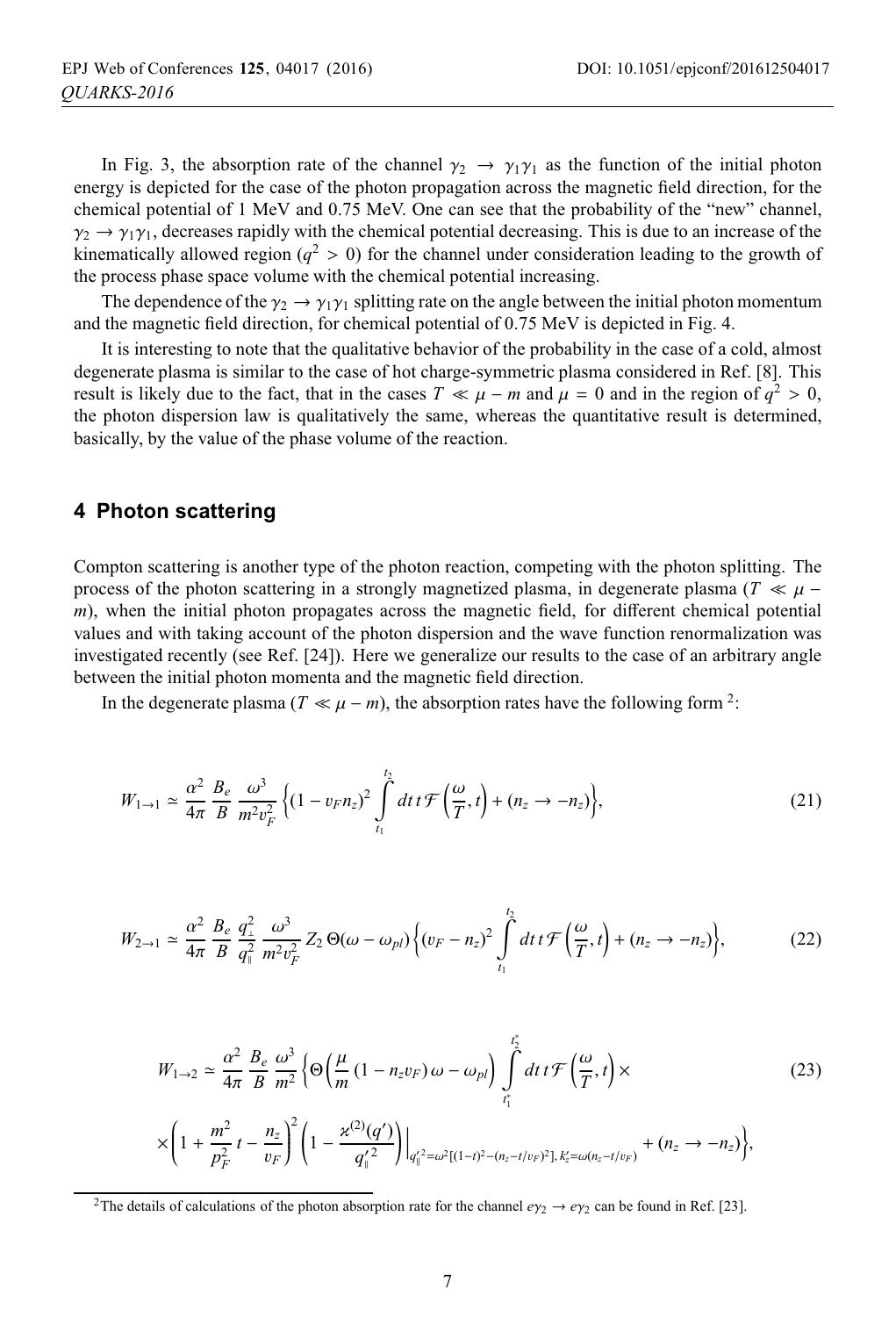$$
W_{2\to2} \simeq \frac{\alpha^2}{2\pi} \frac{B}{B_e} \left(\frac{m}{\mu}\right)^6 \frac{q_{\parallel}^2}{\omega v_F^4} Z_2 \left\{ \frac{\Theta\left(\frac{\mu}{m} (1 - n_z v_F) \omega - \omega_{pl}\right)}{(1 - n_z v_F)^4} \int_{t_1^*}^{t_2^*} dt \, t \mathcal{F}\left(\frac{\omega}{T}, t\right) \times \left[\nu_F^2 (1 - t)^2 - (n_z v_F - t)^2\right] \left[\left(1 - \frac{q_{\perp}^2}{4m^2} \frac{B_e}{B} - \frac{q_{\parallel}'^2 - \varkappa^{(2)}(q')}{4m^2} \frac{B_e}{B}\right)^2 + \right. \\ \left. + \frac{\mu^2 \omega^2}{2m^4} \left(\frac{B_e}{B}\right)^2 \frac{q_{\perp}^2}{q_{\parallel}'} \left(1 - \frac{\varkappa^{(2)}(q')}{q_{\parallel}'^2}\right) \frac{(1 - n_z v_F)^2}{(1 - n_z^2)^4} \times \left.\right. \\ \left. \times \left(1 - n_z^2 - t\left(1 - \frac{n_z}{v_F}\right) - \frac{\mu^2}{m^2} (1 - n_z v_F)^2\right)^2\right]\right\|_{q_{\parallel}'^2 = \omega^2 [(1 - t)^2 - (n_z - t/v_F)^2], k_z' = \omega(n_z - t/v_F)} + (n_z \to -n_z)\right\},
$$

where

$$
\mathcal{F}(x, t) = \left[1 - \exp(-xt)\right]^{-1} \left[1 - \exp(-x(1-t))\right]^{-1},
$$
  
\n
$$
t_{2,1} = \pm \frac{v_F}{1 \pm v_F} (1 \pm n_z), \quad t_{2,1}^* = -\frac{v_F}{1 - v_F^2} \left( v_F - n_z \mp \sqrt{(1 - v_F n_z)^2 - \frac{\omega_{pl}^2}{\omega^2} (1 - v_F^2)} \right),
$$
  
\n
$$
n_z = v_{\phi}^{-1} = \frac{\sqrt{q_{\perp}^2}}{\omega} \cot \theta.
$$
  
\nOne can see from Eqs. (21)-(25), that the absorption coefficients have significantly different de-

pendences on the magnetic field strength, the energy and the chemical potential for the 1-mode and 2-mode photons. On the one hand, the absorption rates  $W_{1\rightarrow 1}$ ,  $W_{2\rightarrow 1}$  and  $W_{1\rightarrow 2}$  are inversely proportional to the magnitude of the magnetic field and strongly depend on the initial photon frequency to give a ground to expect the efficient diffusion of the 1-mode photon, as it takes place in hot chargesymmetric plasma case [8]. On the other hand, one can see that the absorption rate  $W_{2\rightarrow 2}$  is directly proportional to the magnetic field value and strongly depends on the chemical potential in contrast to the other channels. It is interesting to note that in the emission region with smaller  $\mu^3$  it is seen that the large value of  $W_{2\to 2}$  and its weak dependence on the energy could lead to the trapping of the 2-mode. Therefore, such photons quickly come into the equilibrium with medium. Thus, the mode-1 photons are interesting for the not-blackbody spectrum formation.

Previous investigations of the radiation transfer problem in strongly magnetized plasma have shown that along with the Compton scattering process, the photon splitting  $\gamma \to \gamma \gamma$  could play a significant role as a mechanism of the photon production [8, 14]. As it was noted earlier (see also Sec. 3), in our conditions the major channels of the mode 2 photon conversion will be the splitting  $\gamma_2 \rightarrow \gamma_1 \gamma_1$  and the scattering  $e\gamma_2 \rightarrow e\gamma_1$ . To compare these processes, we have estimated the probability of the photon splitting and the Compton scattering rates near  $\omega \sim \omega_{pl} \simeq \sqrt{(2\alpha eB/\pi)v_F}$  and for nonrelativistic cold plasma (*v*<sub>E</sub>  $\ll$  1) in the following way. nonrelativistic cold plasma ( $v_F \ll 1$ ) in the following way

$$
W_{2\to11} \simeq \frac{\alpha^3 v_F^2}{8\pi^2} \omega_{pl} \left( 1 - \frac{\omega_{pl}^2}{\omega^2} \right) \sin^2 \theta \times \left( 25 \right)
$$
  

$$
\times \left\{ -\ln \left[ \left( 1 - \frac{\omega_{pl}^2}{\omega^2} \right) \sin^2 \theta \right] - \cos^2 \theta - \frac{\omega_{pl}^2}{\omega^2} \sin^2 \theta \right\} \frac{\Theta(\omega - \omega_{pl})}{\left( 1 - e^{-\omega_{pl}/(2T)} \right)^2},
$$
 (25)

<sup>3</sup>This situation is realized, for example, in the surface layer of a neutron star with the density  $\rho \sim 10^6$  g/cm<sup>3</sup>.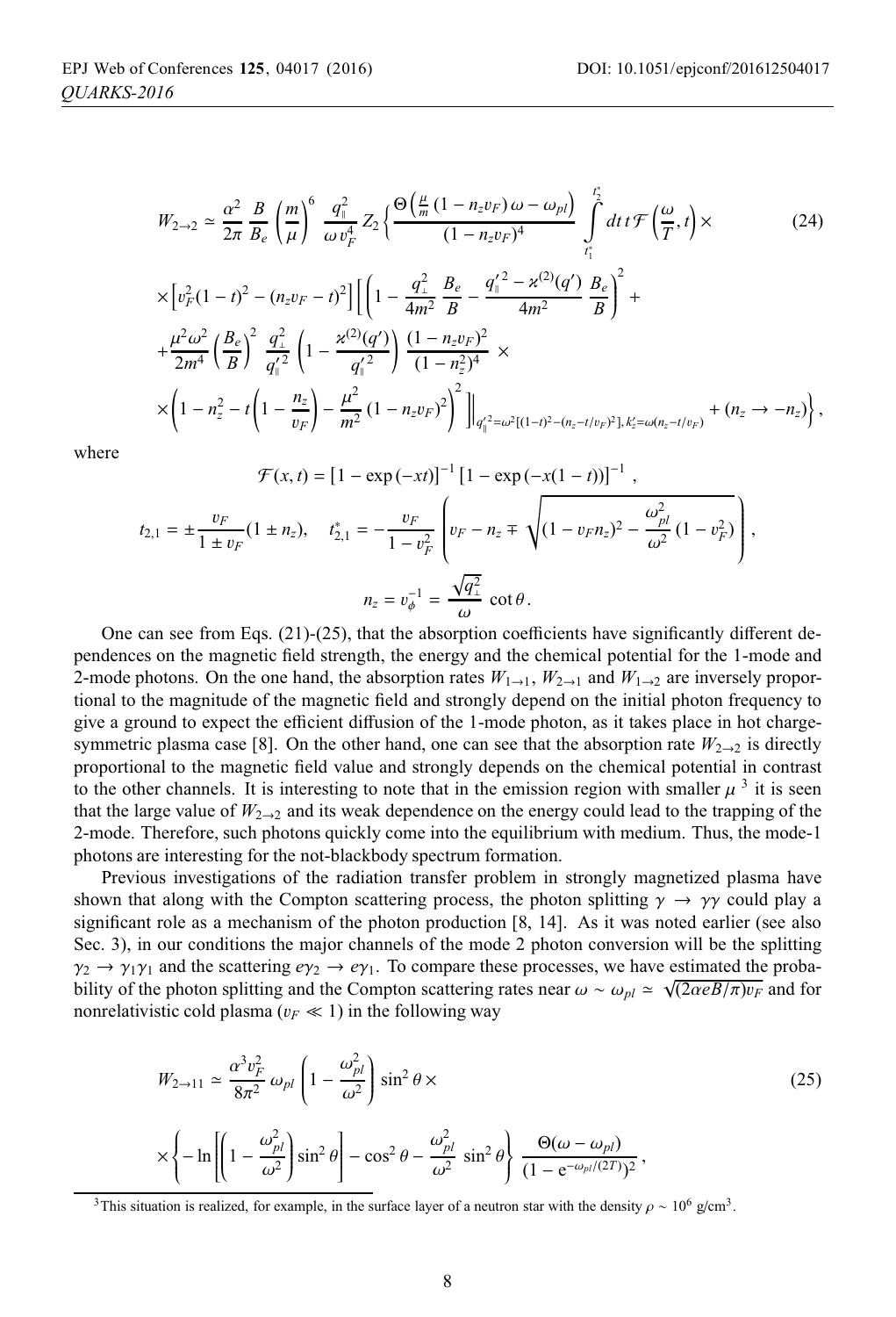$$
W_{2\to 1} \simeq \frac{2\alpha^3 v_F^2}{\pi^2} T \left( 1 - \frac{\omega_{pl}^2}{\omega^2} \right) \sin^2 \theta \, \frac{\Theta(\omega - \omega_{pl})}{1 - e^{-\omega_{pl}/T}} \,. \tag{26}
$$

It follows from Eqs. (25) and (26), that  $W_{2\rightarrow11} \sim W_{2\rightarrow1}$  in some region of the plasma parameters. Thus, we can see now that in the presence of cold plasma the process of the photon splitting could not be the only intensive source of the photon production but also an effective absorption mechanism. Therefore, the both processes of the photon splitting and the photon scattering are important for the X-ray spectra formation.

### **5 Conclusion**

The obtained results show that the plasma influence modifies the polarization selection rules in comparison with a pure magnetic field. In particular, the "new" splitting channel  $\gamma_2 \rightarrow \gamma_1 \gamma_1$  which is forbidden without plasma, is allowed in the plasma presence.

On the other hand, the presence of plasma suppresses the probabilities of the channels  $\gamma_1 \rightarrow \gamma_1 \gamma_2$ and  $\gamma_1 \rightarrow \gamma_2 \gamma_2$  in comparison with a pure magnetic field.

The comparison of the photon splitting process and the Compton scattering shows that the influences of these reactions on the 1-mode radiation transfer are competitive in the cold plasma  $(T \ll \mu - m)$ . As a result, it could lead to the modification of the mechanism of the emission spectra formation of neutron stars.

#### **Acknowledgements**

We are grateful to A. V. Kuznetsov for useful discussions and valuable remarks. D. R. expresses his deep gratitude to the organizers of the Seminar "Quarks-2016" for warm hospitality.

The study was supported in part by the Russian Foundation for Basic Research (Project No. 14-02-00233-a). The work of D. R. was performed with the support by the Project No. 984 within the base part of the State Assignment for the Yaroslavl University Scientific Research.



**Figure 1.** The photon dispersion in a strong magnetic field  $(B/B_e = 200)$  and degenerate (*T* = 0) plasma vs. chemical potential  $\mu = 1$  MeV (upper curve),  $\mu = 0.75$  MeV (middle curve) and  $\mu = 0.5$  MeV (lowest curve). The dotted line corresponds to the vacuum dispersion law,  $q^2 = 0$ . The angle between the photon momentum and the magnetic field direction is  $\pi/2$ .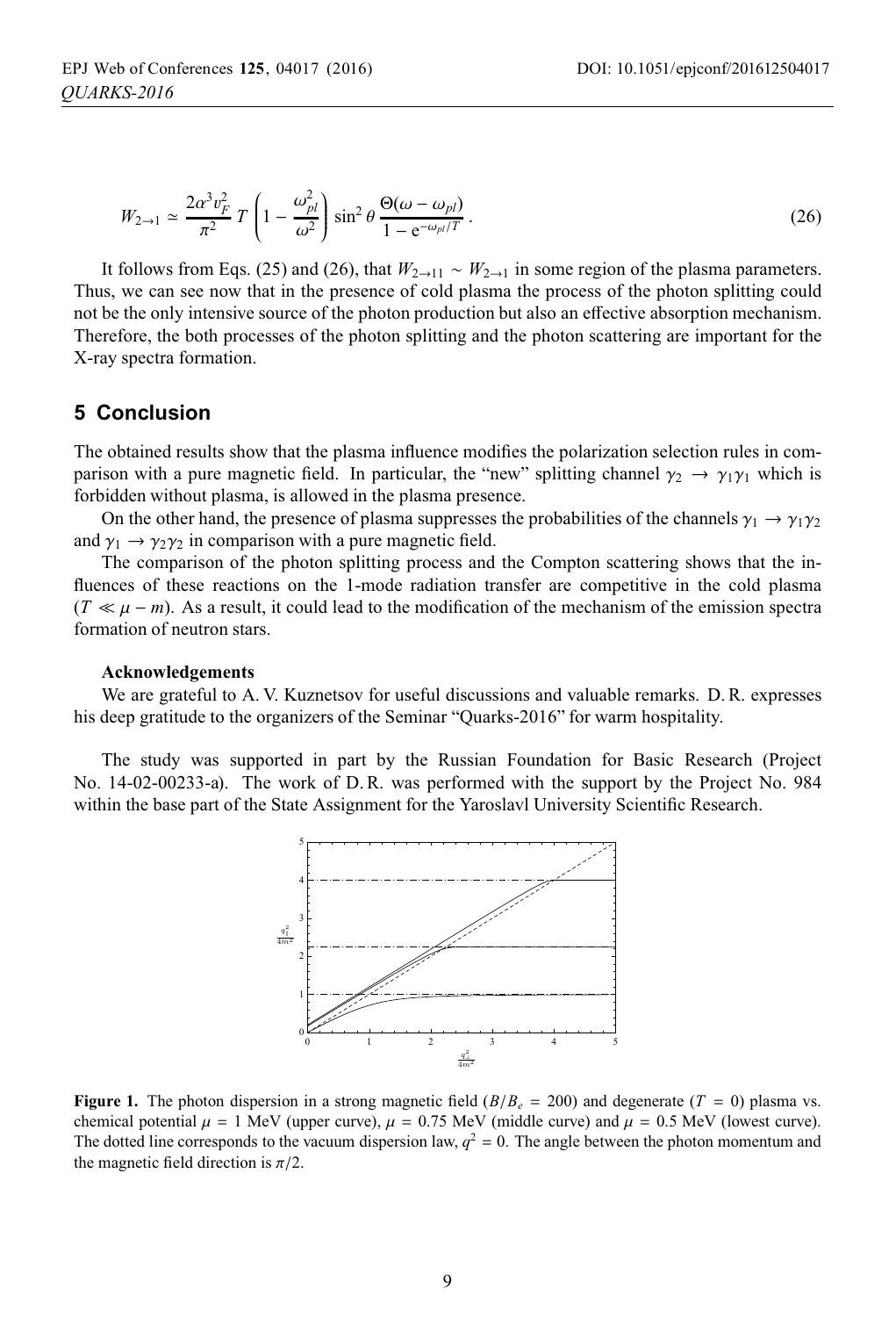

**Figure 2.** The photon dispersion in a strong magnetic field  $(B/B_e = 200)$  and degenerate plasma at  $\mu = 0.75$  MeV vs. the angle between the photon momentum and the magnetic field direction  $\theta = \pi/2$  (upper curve),  $\theta = \pi/4$ (middle curve) and  $\theta = \pi/12$  (lowest curve). The dotted line corresponds to the vacuum dispersion law,  $q^2 = 0$ .



**Figure 3.** The photon absorption rate due to the channel  $\gamma_2 \rightarrow \gamma_1 \gamma_1$  in a strong magnetic field ( $B/B_e = 200$ ) and cold plasma ( $T = 50 \text{ keV}$ ) at chemical potential 1 MeV (solid line) and 0.75 Mev (dashed line). Here,  $\theta = \pi/2$ ,  $W_0 = (\alpha/\pi)^3 m \approx 3.25 \cdot 10^2 \text{cm}^{-1}.$ 

### **References**

- [1] Z. Bialynicka-Birula, L. I. Bialynicka-Birula, Phys. Rev. **D 2**, 2341 (1970).
- [2] S. L. Adler, Ann. Phys. (N.Y.) **67**, 599 (1971).
- [3] V. O. Papanian, V. I. Ritus, Sov. Phys. JETP **34**, 1195 (1972).
- [4] M. V. Chistyakov, A. V. Kuznetsov, N. V. Mikheev, Phys.Lett. **B434**, 67 (1998).
- [5] J. I. Weise, Phys. Rev. **D 69**, 105017 (2004).
- [6] V. O. Papanian, V. I. Ritus: Three-Photon Interaction in an Intense Field. In: *Issues in Intense-Field Quantum Electrodynamics*, ed. by V.L. Ginzburg (Nova Science Publishers, New York, 1989) pp. 153-179.
- [7] D. A. Rumyantsev, M. V. Chistyakov, *JETP* **101**, 635 (2005).
- [8] D. A. Rumyantsev, M. V. Chistyakov, N. S. Stus' Phys. Rev. **D 86**, 043007 (2012).
- [9] A. K. Harding, M. G. Baring, P. L. Gonthier, Astrophys.J. **476**, 246 (1997).
- [10] M. G. Baring, Astrophys. J. **440**, L69 (1995).
- [11] M. G. Baring, A. K. Harding, Astrophys. J. Lett. **507**, L55 (1998).
- [12] V. M. Malofeev, O. I. Malov, D. A. Teplykh, et al., Astron. Rep., **49**, 242 (2005).